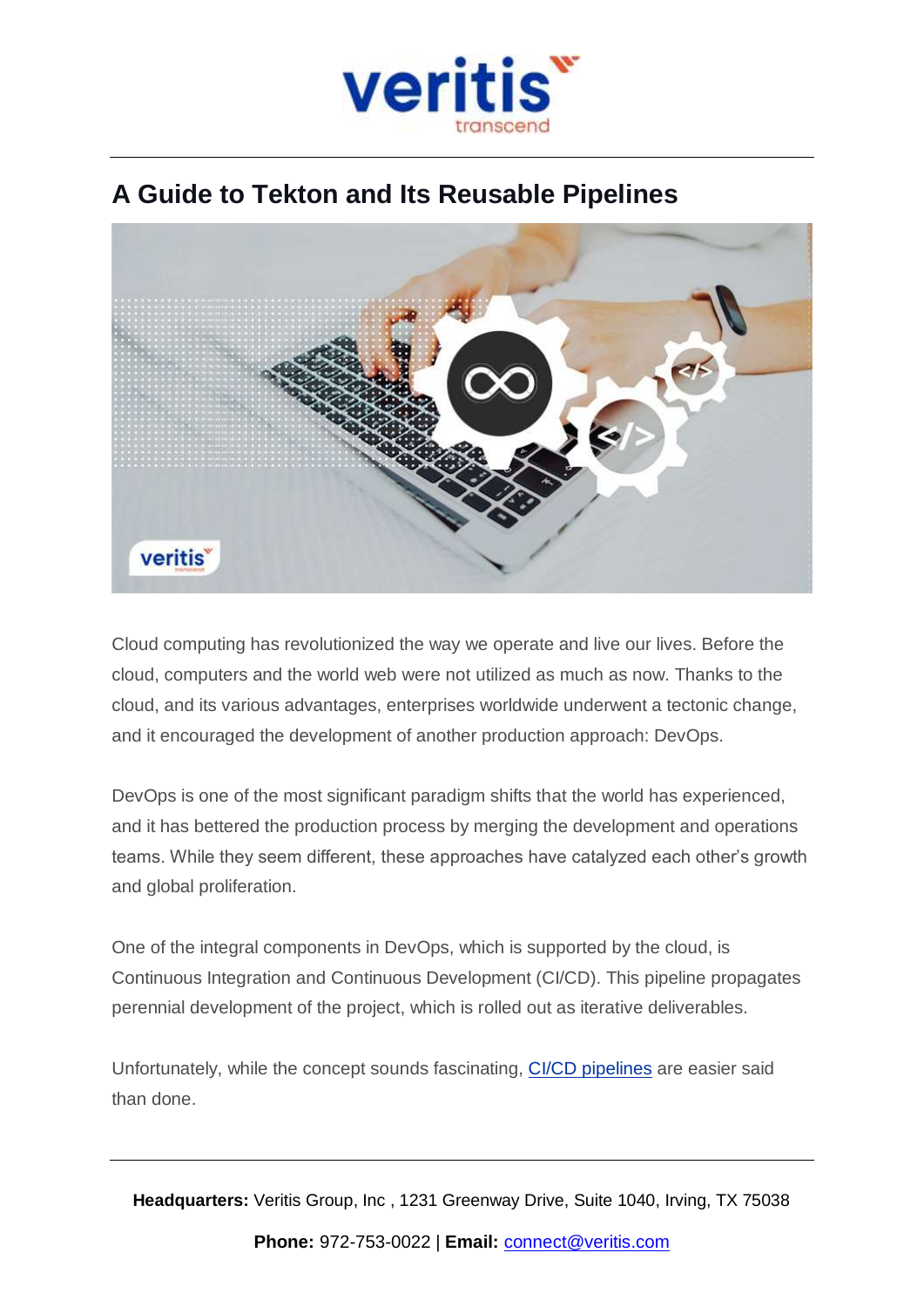## **Useful Link: Serverless Vs Containers: [Comparison](https://www.veritis.com/blog/serverless-vs-containers-comparison-between-top-two-cloud-services/) Between Top Two Cloud [Services](https://www.veritis.com/blog/serverless-vs-containers-comparison-between-top-two-cloud-services/)**

The DevOps engineers would know how messy **CI/CD pipelines** are. From an inexplicable jumble of complex tools to integrations and changes which require a special team of engineers to track the project changes. This goes against the very fundamentals of CI/CD as this concept is all about making productivity a cakewalk.

One of the biggest impediments that stunt the progress of this pipeline is a large project which houses various variables and subsystems. From containers to Kubernetes, various components don't gel well with the CI/CD concept, as the project team would be using more than a handful of tools at any given instance.

This usage peppers enough chaos for the DevOps team to clutch their heads and lead them to second guess their strategy.

Thankfully, there is a solution to this messy problem which is Tekton. So, without much ado, let's delve into what this solution is all about.

#### **Useful Link: A Guide to DevOps [Implementation](https://www.veritis.com/blog/a-guide-to-devops-implementation-on-google-cloud/) on Google Cloud**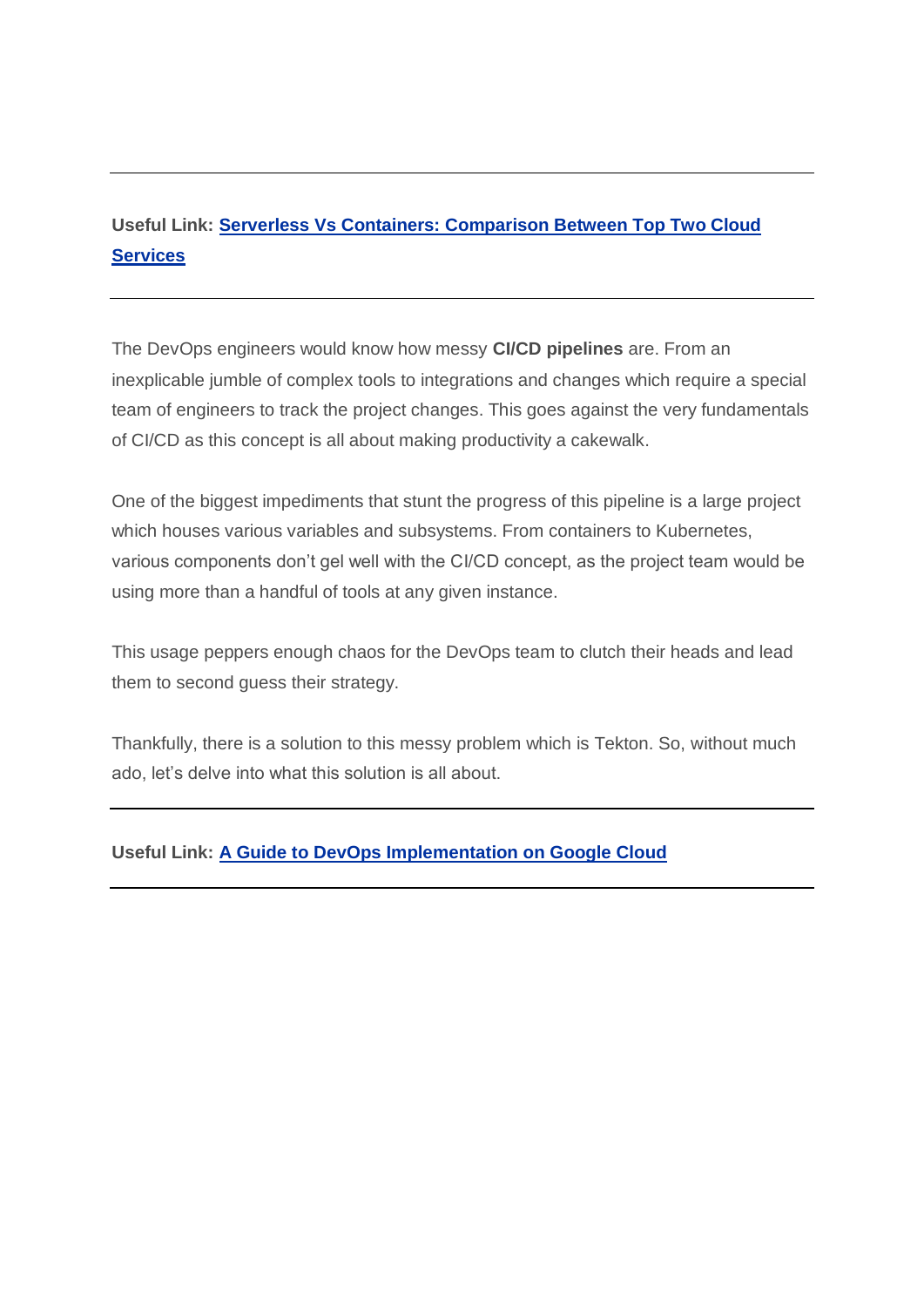

### **Tekton: Your CI/CD Solution**



One of the primary likable traits of Tekton is that it is open-source. It is a tool that aims to better the CI/CD systems by lending the required support to DevOps. While most cloud vendors have the same tools, Tekton is a class above the others as it allows the **DevOps** members to create CI/CD pipeline which is serverless and scalable from the initiation. The cloud-native supportive tool lends unparalleled flexibility and compatibility.

Tekton is compatible with Jenkins, Skaffold, Knative, and other CI/CD tools. It doubled down on the CI/CD streamlining by being compatible across all major cloud [vendors,](https://www.veritis.com/solutions/cloud/) environments, and programming languages. As one may have guessed, it is backed by the Linux Foundation, which has doled out many popular open-source projects.

**Headquarters:** Veritis Group, Inc , 1231 Greenway Drive, Suite 1040, Irving, TX 75038 **Phone:** 972-753-0022 | **Email:** [connect@veritis.com](mailto:connect@veritis.com)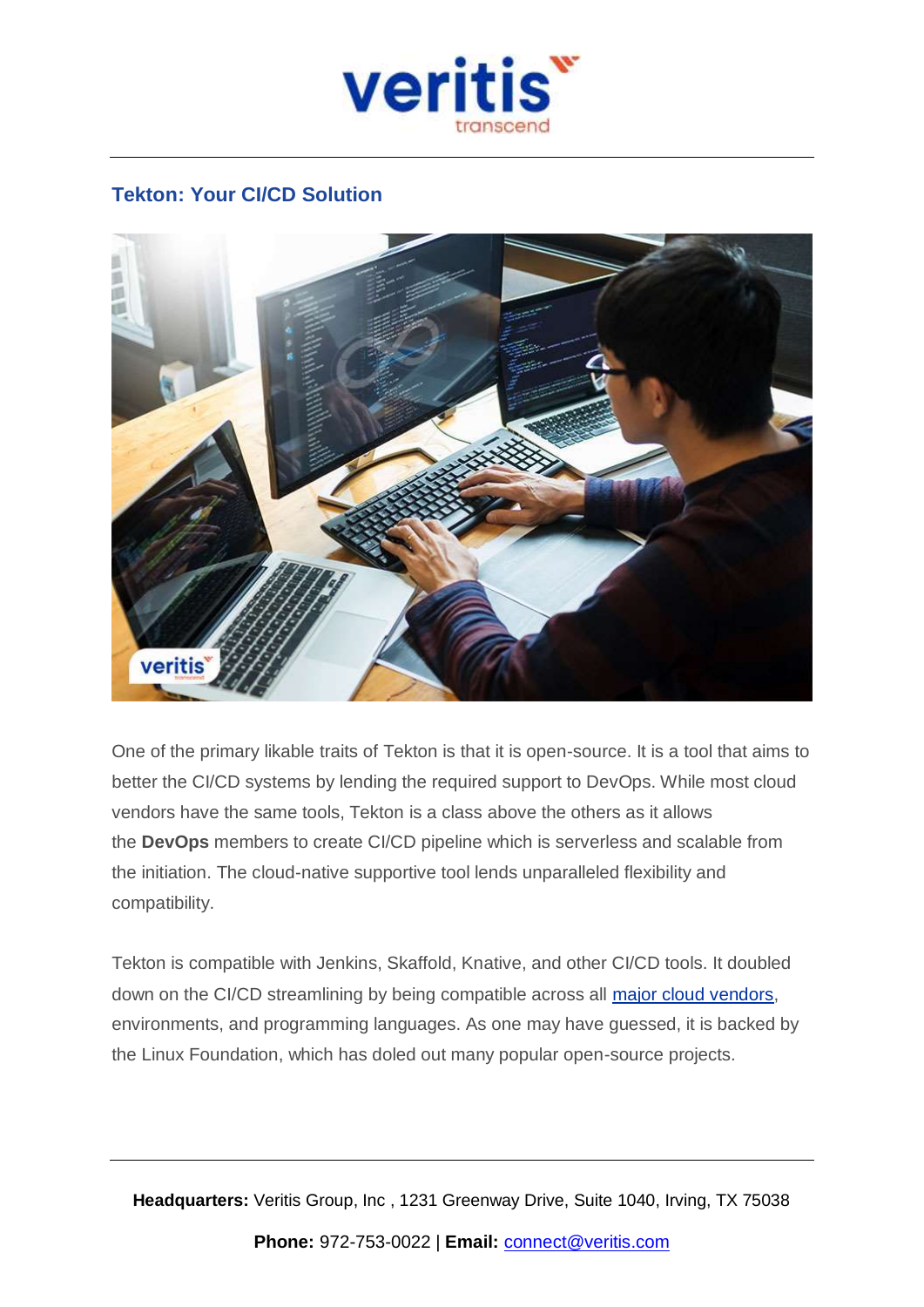Cutting to the chase, Tekton simplifies and streamlines the CI/CD approach by creating reusable pipelines which rely on [Kubernetes](https://www.veritis.com/services/kubernetes/) CRDs to achieve simplicity.

## **Useful Link: EKS Vs. AKS Vs. GKE: Which is the right [Kubernetes](https://www.veritis.com/blog/eks-vs-aks-vs-gke-which-is-the-right-kubernetes-platform-for-you/) platform for [you?](https://www.veritis.com/blog/eks-vs-aks-vs-gke-which-is-the-right-kubernetes-platform-for-you/)**

#### **The open-source tool effectively runs on three principles:**

- **Betterment: There is always scope for improvement and value [engineering.](https://www.veritis.com/blog/value-engineering-the-intuitive-approach-for-perfection/)** Tekton aims at lending better core services, control, and amp up the deployment automation.
- Performance Support: The weakest link decides the chain's strength, and it is paramount not to let any component deteriorate. Tekton's first maxim buttresses the second tenet by creating enough components that enhance the execution of various tasks, ranging from testing to performance monitoring.
- Streamlining: Coordination is the key to avoid confusion-induced chaos. Tekton focuses on streamlining the workflow execution by enabling the **DevOps team** to decide how and when the workflow should be implemented.

The open-source tool is all about simplifying the existing concept rather than creating a new concept that would confound the already burgeoned DevOps team.

#### **Useful Link: What is Azure DevOps and How it Helps [Businesses](https://www.veritis.com/blog/what-is-azure-devops-and-how-it-helps-businesses-drive-growth/) Drive Growth**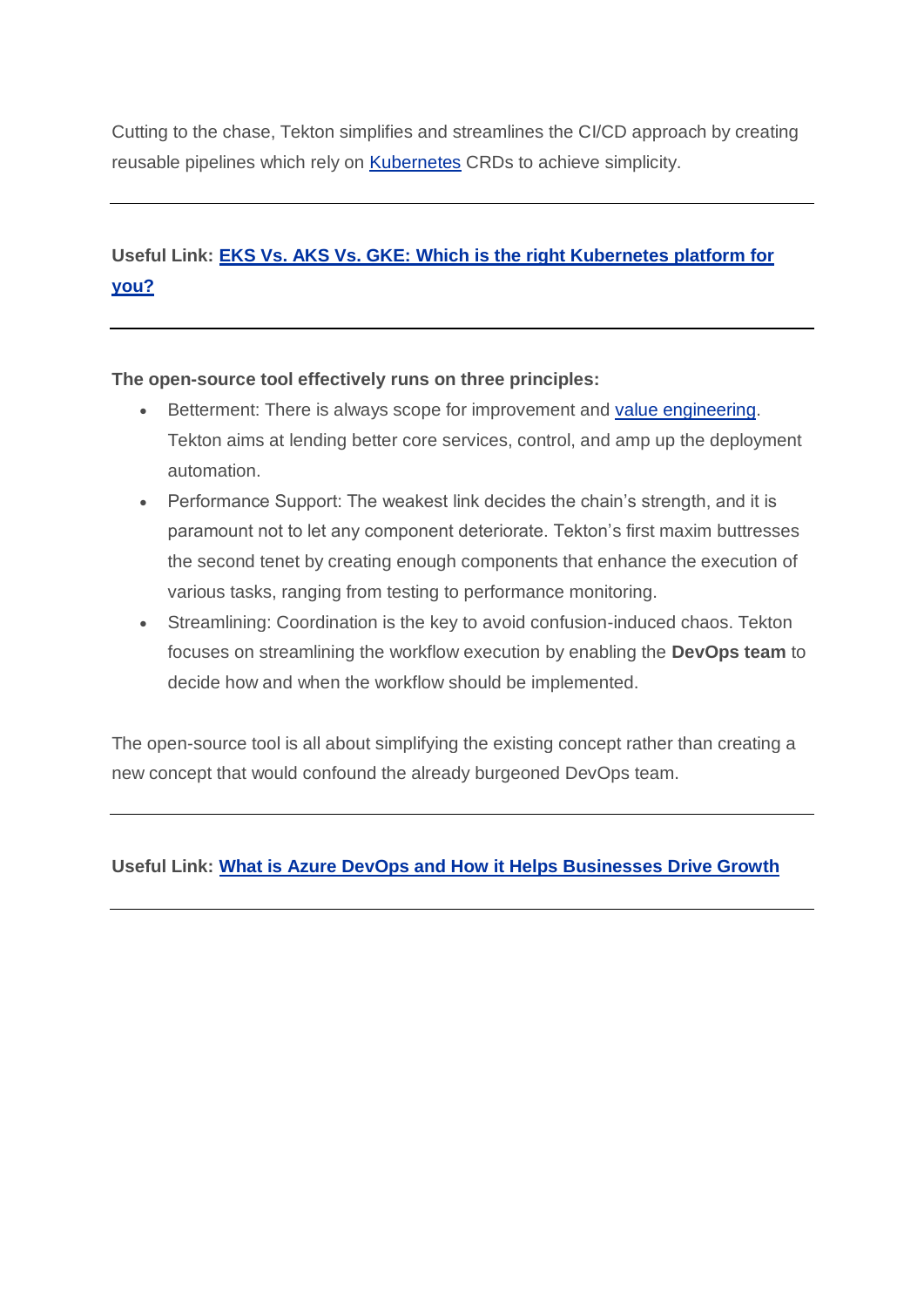

## **How Tekton works**



One of the critical ingredients of a successful strategy is mapping out the essential steps which need to be carried out. Tekton helps the DevOps members list what is required to be performed and how. Tekton's simplified approach enables this seamless execution. Let's explore the tool's unique strategy.

#### **Steps**

Although planning sounds basic, it is one of the most critical steps. Using Tekton, the DevOps team can list the steps they need to undertake. Then, using the process of the steps, the project members can define an image and required information that is pertinent for the deliverable execution.

#### **Tasks**

It is not uncommon for a task to have various steps. After planning the steps in the first stage, the DevOps engineers can specify the finer tasks that Tekton has to execute. The

**Headquarters:** Veritis Group, Inc , 1231 Greenway Drive, Suite 1040, Irving, TX 75038

**Phone:** 972-753-0022 | **Email:** [connect@veritis.com](mailto:connect@veritis.com)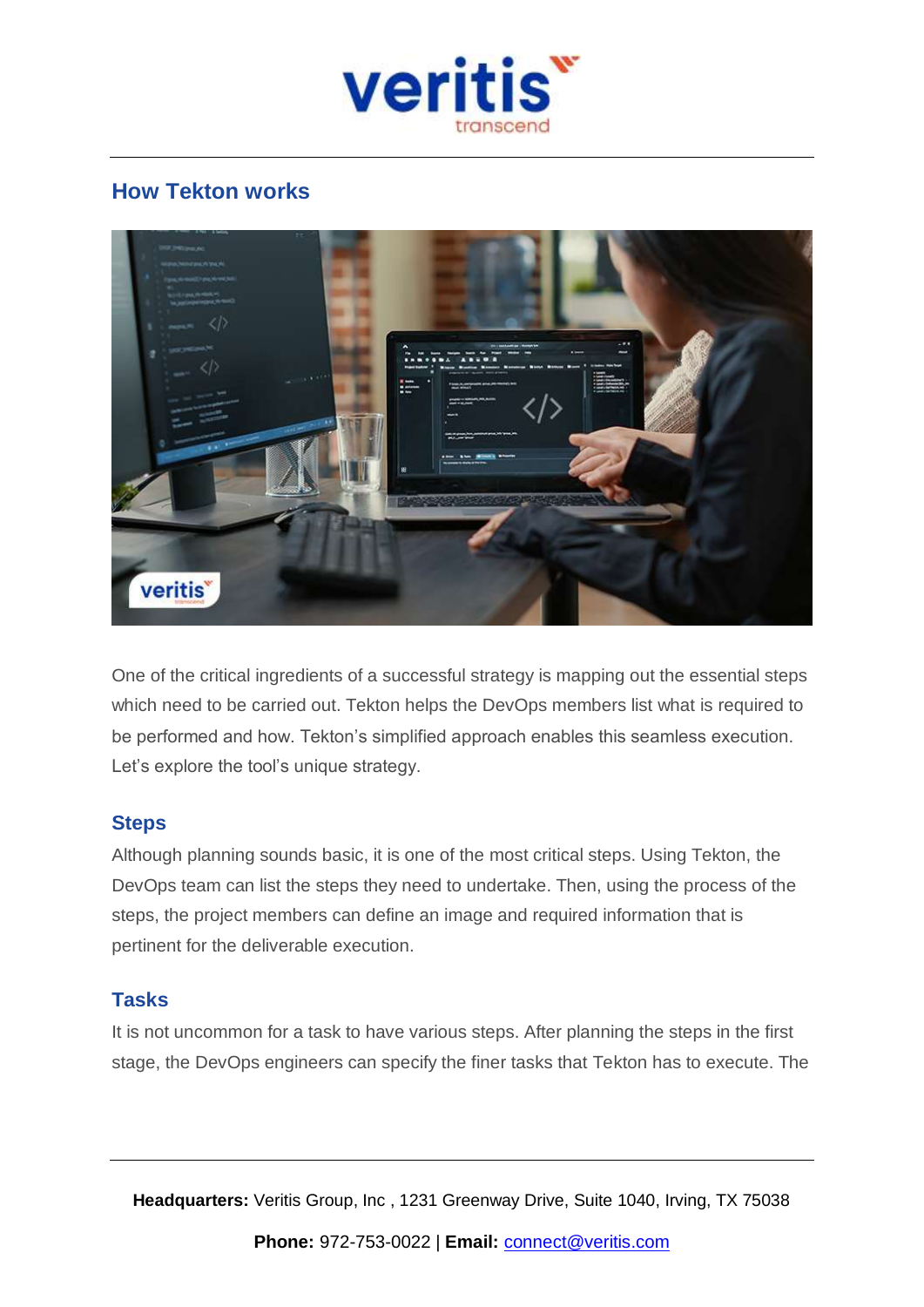goal can be specified at this stage. From testing to docker image execution, Tekton can handle various tasks that would typically burden the project members.

#### **Pipelines**

We finally arrive at the crux of the blogpost: Pipeline. The concept allows the DevOps team to detail the project process and arrange them in the order that the team should proceed. Every action item at this stage allows you to build a progressive pipeline that can house the task compromising, which would compromise multiple steps, and the completion of one task would lead to another. With Tekton's usage, the DevOps team would achieve node control and steer the work in their direction.

#### **Installing Tekton**

Tekton's significant advantage is its compatibility. Tekton gels well with **AWS, Azure, and Google Cloud.** The open-source tool runs natively on K8s, and it requires one to have the K8s cluster version 1.15. Users will also have to enable Role-Based Access Control (RBAC) and lend the user cluster-admin status.

Tekton demands the usage of Persistent Volumes (another K8s feature), which is pertinent for using CI/CD pipelines. However, this is not a big deal as some of the K8s engines like GKE come with an enabled Persistent Volumes option. One can also choose Tekton to choose Google **Cloud Storage** bucket or the respective buckets available in AWS and Azure.

However, one should acknowledge the storage options of Tekton shall affect the performance of the tool. One of the other benefits of using Tekton is that it works on all three major operating systems: macOS, Windows, and Linux.

One should know that AWS, Azure, and [Google](https://www.veritis.com/blog/which-cloud-has-better-private-connectivity-aws-or-azure-or-gcp/) Cloud have undertaken enough efforts to support Tekton. In addition, Google Cloud has gone the extra mile to sponsor Knative, which encourages Tekton integration overall. IBM Redhat is also pitching its efforts for Knative's progression, and it is clear that the industry has recognized the potential of Tekton.

#### **Useful Link: AWS Vs Azure Vs GCP – The Cloud [Platform](https://www.veritis.com/blog/aws-vs-azure-vs-gcp-the-cloud-platform-of-your-choice/) of Your Choice?**